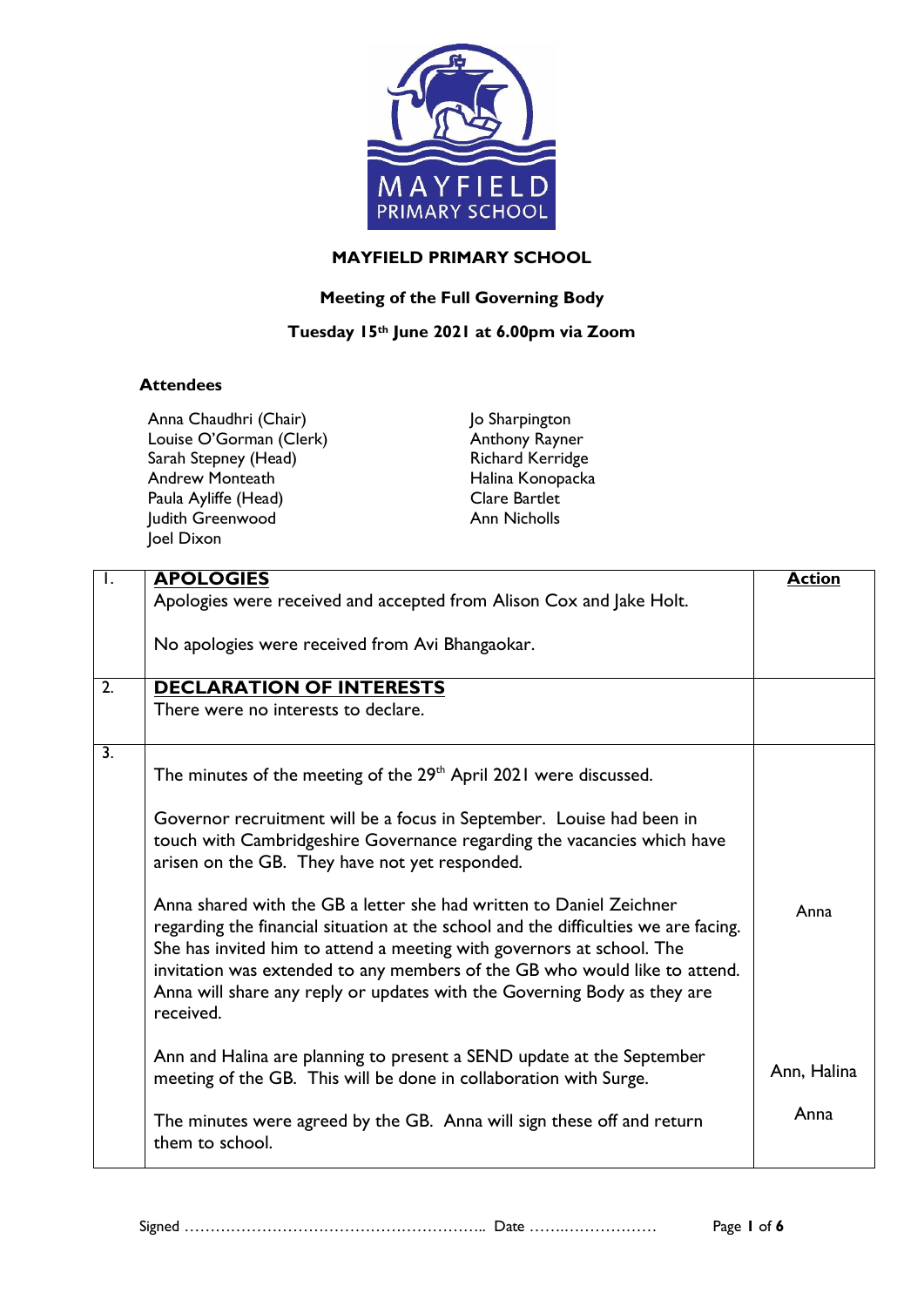| 4. | <b>GOVERNOR ISSUES</b>                                                                                                                                                                                                                                                                                                                                                         |        |
|----|--------------------------------------------------------------------------------------------------------------------------------------------------------------------------------------------------------------------------------------------------------------------------------------------------------------------------------------------------------------------------------|--------|
|    | Dates for GB 2021/2022<br>The dates for the coming school year were circulated to the GB previous to<br>the meeting. Any committees that want to change a date should speak to<br>Louise.                                                                                                                                                                                      |        |
|    | There were some typos which need to be amended. Otherwise the<br>governors were in agreement to continue with the dates arranged. Louise will<br>re-issue the amended and updated list of dates to the GB.                                                                                                                                                                     | Louise |
|    | <b>Committee and Vice Chair Vacancies</b><br>The committee structure had been circulated with the agenda. With the loss<br>of Jane and resignation of Gerard a few vacancies have now arisen.                                                                                                                                                                                  |        |
|    | Anna invited governors to step forward to the Vice-Chair role and she<br>explained the role briefly. She also encouraged governors to take part in the<br>safer recruitment training. Louise had sent a link out for it recently.                                                                                                                                              |        |
|    | Governors were also invited to step forward to save on an additional<br>committee. This could be on a temporary basis if so wished, as it is intended<br>to recruit more governors in the new school year who can fill some of the<br>vacancies. Places on sub-committees are allocated when required, as they<br>seldom meet.                                                 |        |
|    | The HTPM committee is one which requires attention as it only has one<br>member and requires three. Anna has stepped forward to take the lead on<br>this committee for one more year. Anthony will then step up to the lead.<br>Joel also came forward to join the committee. Anna has agreed to speak with<br>Joel and explain more about the role.                           | Anna   |
| 5. | Andrew and Anthony met to discuss ideas for fundraising following the last<br>meeting. To start the process, parents have been asked to donate to various<br>projects around the school. Andrew wished to thank the Admin team, in<br>particular Kate who helped to put together the letter for parents and updated<br>the website with the information and relevant graphics. |        |
|    | The aim was to raise $£2500$ for a library refurbishment, $£1000$ maths, and<br>£3500 for phonics.                                                                                                                                                                                                                                                                             |        |
|    | The first letter advising parents of these projects was sent out in May. It was<br>followed up with a notice in the weekly Parent Newsletter. The amounts<br>raised so far have been:<br>• $£369 - Library$<br>$\bullet$ £373 – Maths<br>$\bullet$ £350 – Phonics                                                                                                              |        |
|    | With approval Andrew aims to set up a 'totaliser' style graphic showing how<br>much has been raised so far and where we stand on the £7000 target.                                                                                                                                                                                                                             |        |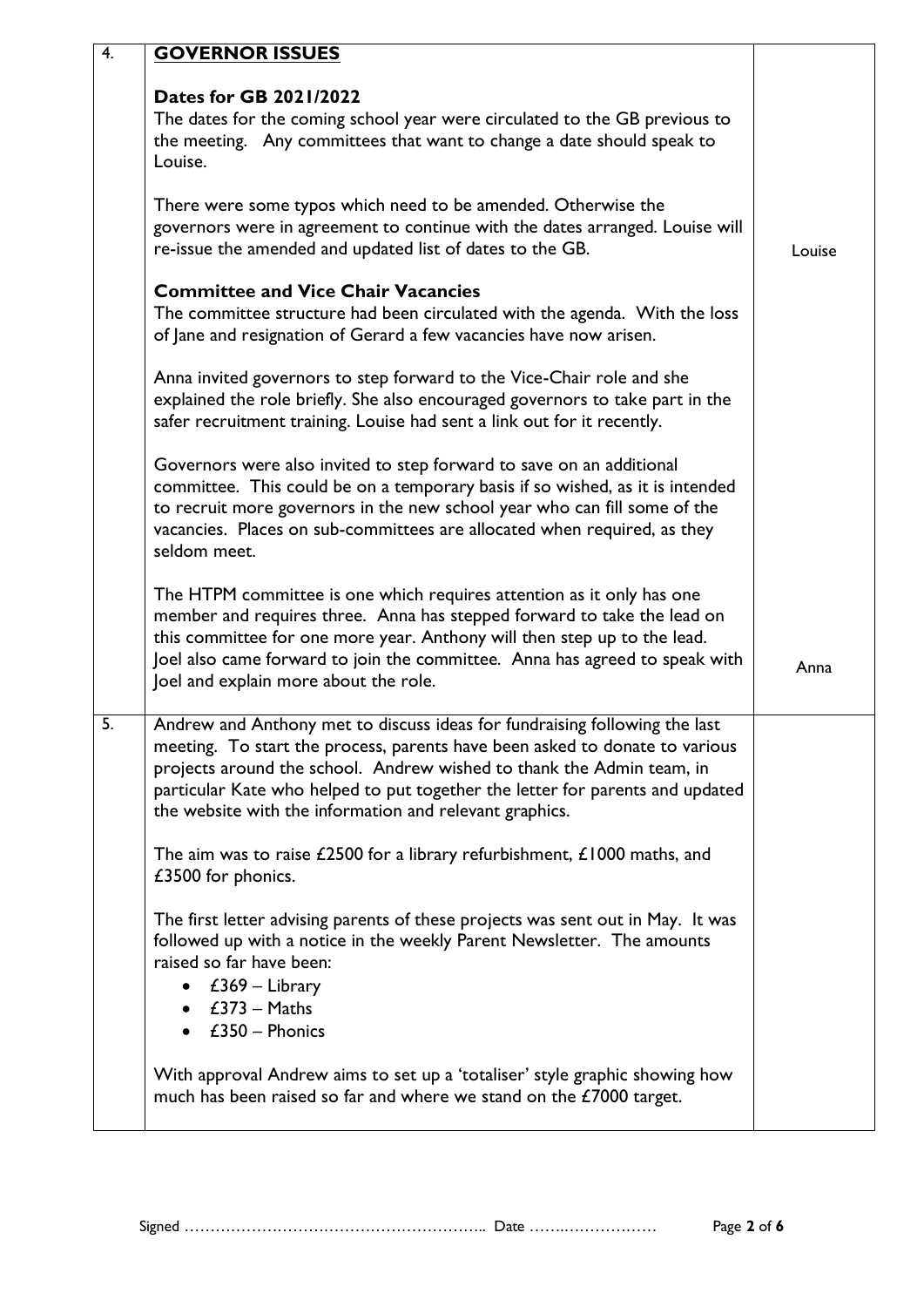|    | The next step will be to involve local businesses and look for funding within                         |        |
|----|-------------------------------------------------------------------------------------------------------|--------|
|    | the area. Fundraising events would be arranged as usual by the PTA. The                               |        |
|    | Governors have yet to meet with them to discuss ideas.                                                |        |
|    |                                                                                                       |        |
|    | Andrew welcomed ideas from governors.                                                                 |        |
|    |                                                                                                       |        |
|    | The project will be included in the Parent Newsletter for at least once month                         |        |
|    | with an update on the total amount raised.                                                            |        |
|    |                                                                                                       |        |
|    | There is currently not a way for the wider community to donate as Parentpay                           |        |
|    | is only accessible to parents of the school. This will be considered.                                 |        |
|    |                                                                                                       |        |
|    | Ideas for future fundraising included:                                                                |        |
|    | '100 Club' - 100 tickets to sell in total for the chance to win                                       |        |
|    | something. Eg. $\angle$ 100 tickets at $\angle$ 1 each. $\angle$ 20 prize. $\angle$ 80 profit for the |        |
|    | school.                                                                                               |        |
|    | • Former pupils – contacting former pupils.                                                           |        |
|    | • Ability to make regular payments - monthly incentives.                                              |        |
|    | • Liasing with the PTA who are a registered charity.                                                  |        |
|    | Contacting local companies and the university asking for help.                                        |        |
|    |                                                                                                       |        |
|    | The governors felt it is important to thank parents for their donations. Ideas                        |        |
|    | were discussed on how thanks can be passed on.                                                        |        |
|    |                                                                                                       |        |
|    | Andrew and Anthony were thanked for their time and efforts on the work                                |        |
|    | towards fundraising so far.                                                                           |        |
|    |                                                                                                       |        |
| 6. | <b>SEND UPDATE</b>                                                                                    |        |
|    |                                                                                                       |        |
|    | An update on SEND will become a standing item on the agenda, so that any                              |        |
|    | issues can be brought to the attention of the governors.                                              |        |
|    |                                                                                                       |        |
|    | Halina gave the governors an in-depth update at the last meeting.                                     |        |
|    |                                                                                                       |        |
|    | This month the Hearing Support Centre has had a child move to another                                 |        |
|    | school, taking the number of children they have to 4. There are another 3                             |        |
|    | children due to join Reception in September.                                                          |        |
|    |                                                                                                       |        |
| 7. | <b>SAFEGUARDING UPDATE</b>                                                                            |        |
|    |                                                                                                       |        |
|    | When Alison sent apologies for this meeting, she mentioned there was                                  |        |
|    | nothing to report on Safeguarding this half term.                                                     |        |
|    |                                                                                                       |        |
|    | Sarah mentioned that the paperwork has just come through to complete the                              |        |
|    | Safeguarding Audit. This will be completed before the end of term and                                 |        |
|    | shared with Alison, who will then report to the GB in September.                                      | Alison |
| 9. | <b>REPORTS FROM THE COMMITTEES</b>                                                                    |        |
|    |                                                                                                       |        |
|    | This item was brought forward on the agenda.                                                          |        |
|    |                                                                                                       |        |
|    | <b>PWL</b>                                                                                            |        |
|    |                                                                                                       |        |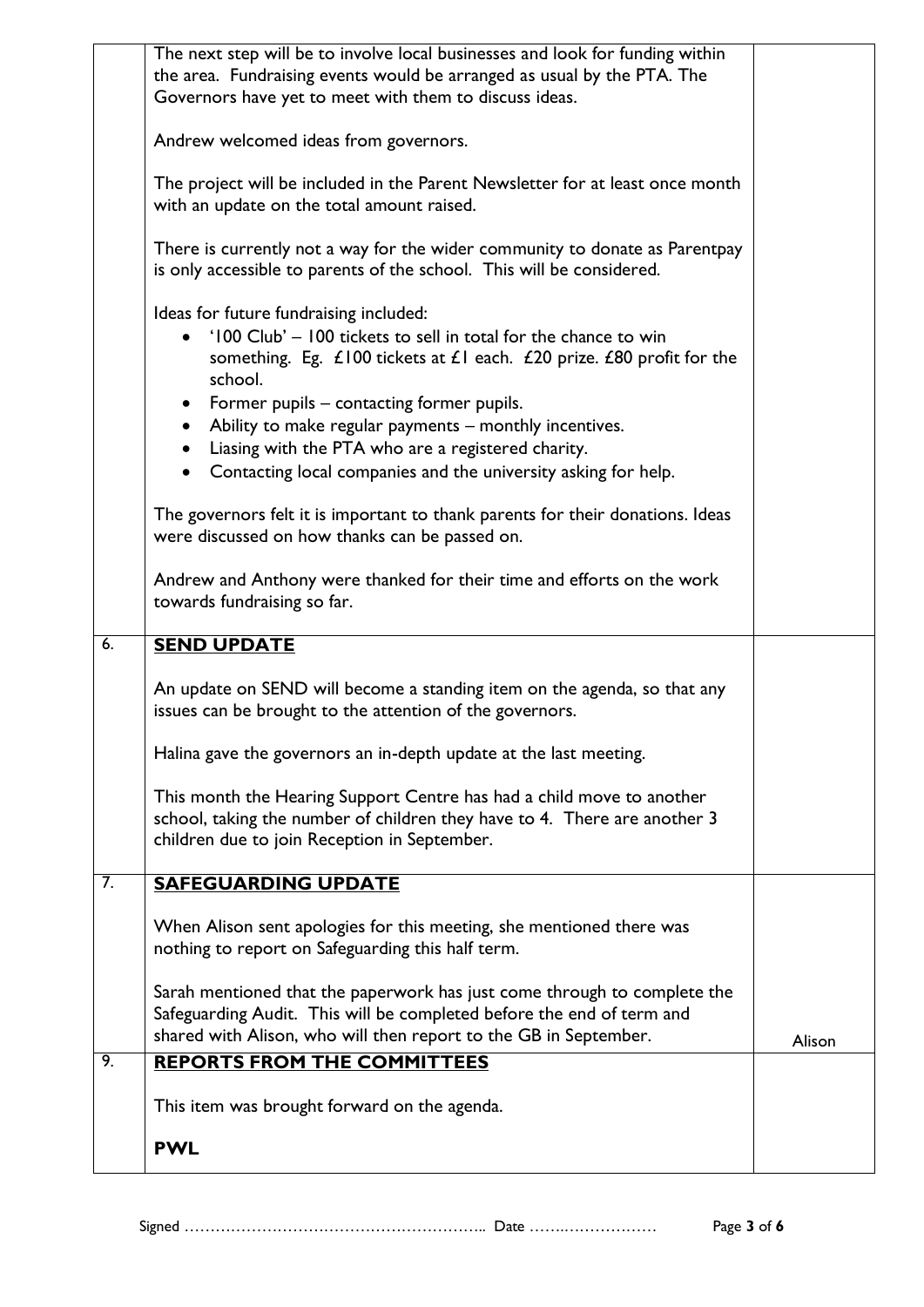| In Alison's absence Judith reported that Alison would encourage governors to<br>look at the Pupil Premium Report which was considered in the last meeting.<br>Ofsted will expect governors to be aware of how the school caters for its<br>Pupil Premium children should there be a visit.<br>The report can be found on the school website. Louise will send the link out<br>to the report to the Governing Body.<br>Attendance is good at 96.7%<br>Staff have reported that the staggered start to the day has improved<br>punctuality and encouraged children to settle in school more quickly and<br>independently.<br>The new RSE curriculum is currently under consultation with parents and will | Louise |
|---------------------------------------------------------------------------------------------------------------------------------------------------------------------------------------------------------------------------------------------------------------------------------------------------------------------------------------------------------------------------------------------------------------------------------------------------------------------------------------------------------------------------------------------------------------------------------------------------------------------------------------------------------------------------------------------------------|--------|
| be taken to the committee shortly. Sarah updated the governors where we<br>were with this.                                                                                                                                                                                                                                                                                                                                                                                                                                                                                                                                                                                                              |        |
| The committee will meet for a data review next month. Governors from<br>other committees are welcome to attend this meeting also.<br><b>Personnel</b>                                                                                                                                                                                                                                                                                                                                                                                                                                                                                                                                                   |        |
| Clare reported on the policies which had been approved at the last meeting<br>and also welcomed any governors to fulfil the 2 vacancies the committee<br>currently has.                                                                                                                                                                                                                                                                                                                                                                                                                                                                                                                                 |        |
| <b>HEADTEACHERS REPORT</b>                                                                                                                                                                                                                                                                                                                                                                                                                                                                                                                                                                                                                                                                              |        |
| The Heads had met with HSC in respect of plans for September.                                                                                                                                                                                                                                                                                                                                                                                                                                                                                                                                                                                                                                           |        |
| Jo German who is in control of all the extension plans at County, phoned at<br>half term to say that they had budgeted £75K, and the 3 quotes that had been<br>submitted for the work were for £125K. It is far beyond their means to build<br>the extension at this price, however they are still committed, and have put it<br>back out to tender. Due to Brexit and the pandemic, the cost of building<br>materials has gone up.                                                                                                                                                                                                                                                                     |        |
| Building will not start until January at the earliest, with it being ready for<br>Easter, if it does get the go-ahead.                                                                                                                                                                                                                                                                                                                                                                                                                                                                                                                                                                                  |        |
| The HSC, who moved to the smaller SEN room in September last year, want<br>their room back for this September. They have 3 new starters in the new<br>intake taking their numbers up to 7.                                                                                                                                                                                                                                                                                                                                                                                                                                                                                                              |        |
| The school is reluctant to do this, as the nurture room (SEN room) has<br>hugely benefitted the children who use it this past year. Discussions have<br>been held on moving the nurture room or HSC elsewhere in the school, with<br>no result. The proposition of having a static building installed to the infant<br>playground for the SEN to move into is being investigated.                                                                                                                                                                                                                                                                                                                       |        |
| If no agreement can be made, the school would have to make the very<br>difficult decision to give the HSC notice.                                                                                                                                                                                                                                                                                                                                                                                                                                                                                                                                                                                       |        |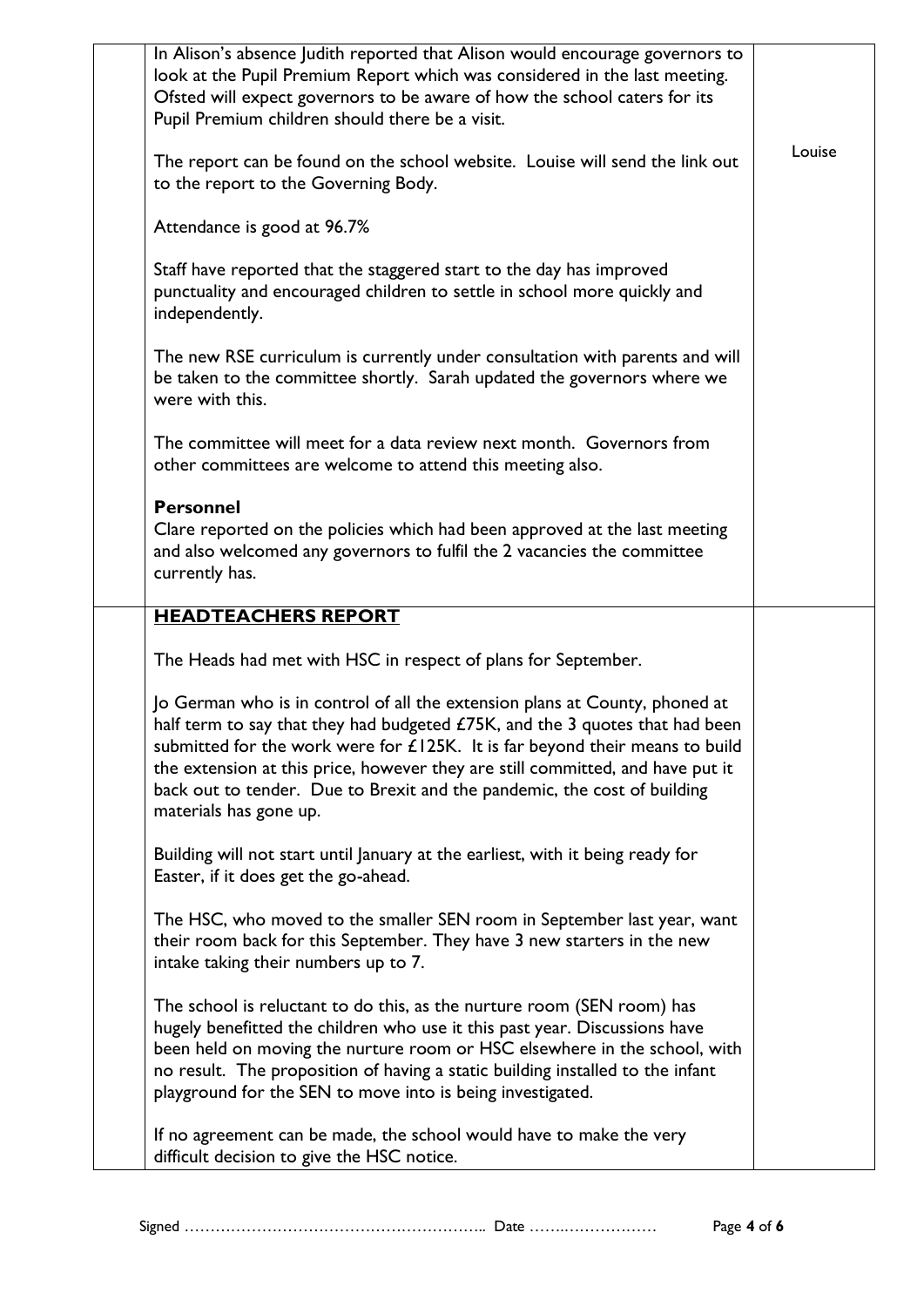|    | The governors discussed this at length.                                                                                                                                                                                                                                                                                |  |
|----|------------------------------------------------------------------------------------------------------------------------------------------------------------------------------------------------------------------------------------------------------------------------------------------------------------------------|--|
|    | Both 'parties' need and benefit from the space, and the school does not want<br>to lose the HSC as it has been part of Mayfield for many years. However, the<br>welfare of all children needs to be considered.                                                                                                        |  |
|    | Further meetings will be taking place regarding this matter to ensure that all<br>avenues are explored.                                                                                                                                                                                                                |  |
|    | The governors were in agreement that the most appropriate resolution<br>would be find space to accommodate the HSC and a nurture room for the<br>SEN children.                                                                                                                                                         |  |
|    | The Heads will keep the GB updated on any progress with this matter.                                                                                                                                                                                                                                                   |  |
|    | (The governors had a 10 minute break)                                                                                                                                                                                                                                                                                  |  |
| 8. | <b>NEW PHONICS GUIDELINES</b>                                                                                                                                                                                                                                                                                          |  |
|    | The school has been given specific instructions from Ofsted on how phonics<br>should be taught in all schools.                                                                                                                                                                                                         |  |
|    | The Heads shared with the GB part of the video provided by Ofsted. They<br>explained that matters discussed in the film are quite controversial, but show<br>clearly what the school is facing.                                                                                                                        |  |
|    | There are two strands to reading                                                                                                                                                                                                                                                                                       |  |
|    | Word recognition<br>$\mathbf{o}$                                                                                                                                                                                                                                                                                       |  |
|    | Language comprehension<br>o<br>From the age of 4 the emphasis is on total word recognition with<br>comprehension being the secondary skill.                                                                                                                                                                            |  |
|    | Following the video the Heads shared on screen their planning, which will be<br>put into place to meet the requirements.                                                                                                                                                                                               |  |
|    | There will be an aim on the SDP for 2021/2022 'To further develop and<br>embed a whole school approach to phonics and reading.'                                                                                                                                                                                        |  |
|    | The current scheme used at Mayfield is fit for purpose; staff training needs to<br>continue to ensure that all KS2 staff are aware of the changes.                                                                                                                                                                     |  |
|    | The Heads are looking into the best reading scheme that will enhance and<br>support this. Collins Big Cat phonics books are possibility the most fit for<br>purpose.                                                                                                                                                   |  |
|    | Reading for pleasure is a priority as well as teaching the phonics. VIPERS will<br>support reading for pleasure and is used in Guided Reading. Staff and<br>volunteers will continue using this method with children, and will be kept to<br>be up to date on the format. Bookmarks are currently used with the VIPERS |  |